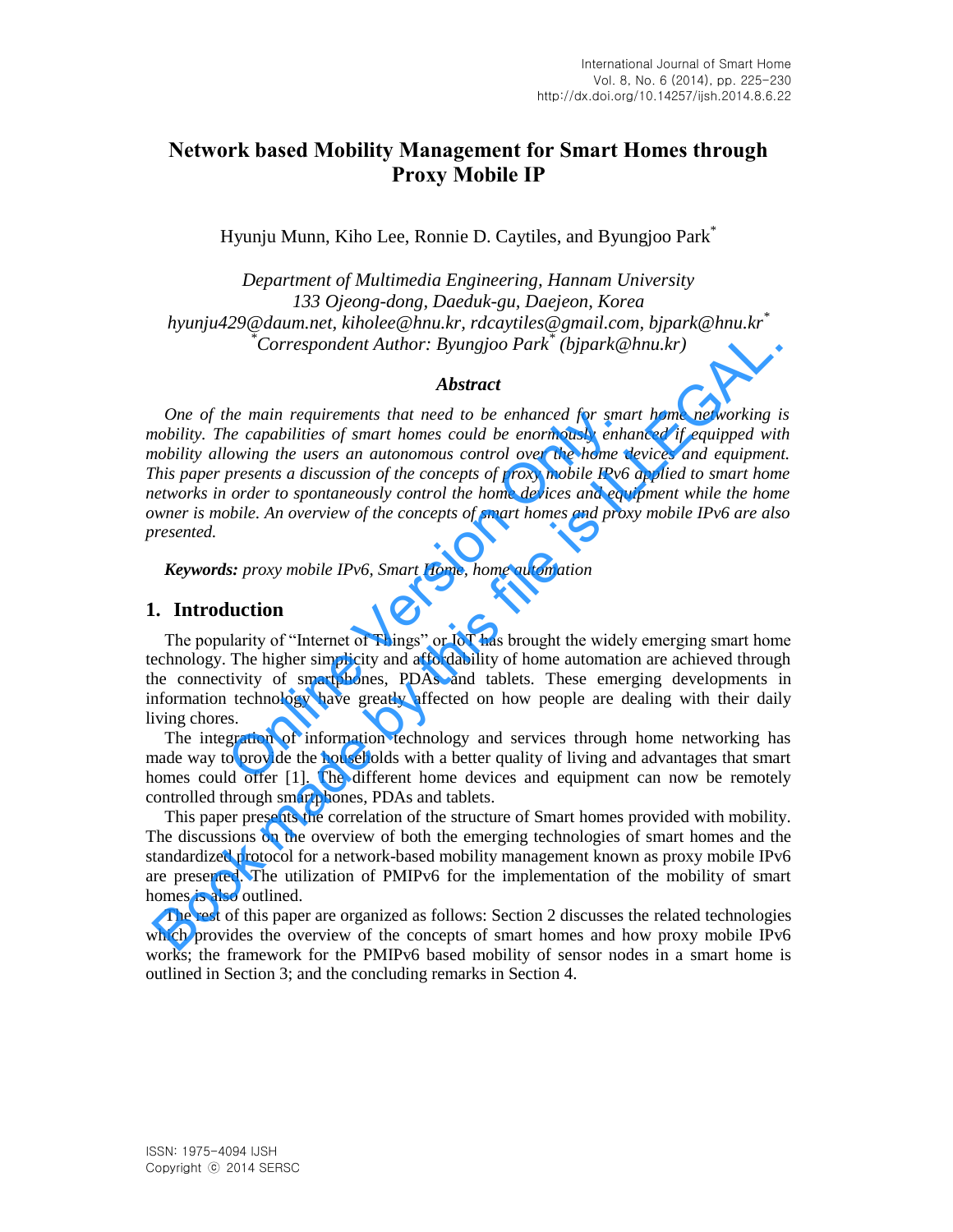# **2. Related Technologies**

#### **2.1 Smart Home Systems**

Smart home systems allow the use of computer and information technology that enable occupants to remotely control and program home appliances and equipment. It is specially designed that ranges from simple remote control of lighting and windows to complex network of microcontroller based devices [2, 9]. It generally encompasses communications, entertainment, security, convenience, and information systems [9].



## **Figure 1. Architecture of a Traditional Smart Home System**

Traditional smart home systems are comprised of a home network, a home gateway, and the controller device or a smart device as shown in Figure 1. The home network consists of receivers, that is, the home devices and equipment that are wired or wirelessly connected together. The home gateway acts as the server that provides connection between these receivers and the Internet. All protocols for the operation of the receivers are defined in the home gateway wherein they are controlled by the users through their smart devices [3, 4].

## **2.2 Proxy Mobile IPv6 Overview**

Mobile IPv6 refers to a protocol that allows mobile device users to move from one network to another while maintaining a permanent IP address. A mobile node (MN) in MIPv6 is addressed by two IP addresses, namely, a home address (HoA) and a care-of address (CoA) [5, 6]. HoA is a static IP address of a Mobile Node (MN) at its home subnet. As the MN moves to a new subnet, it discovers the default router, perform address auto-configuration and duplicate address detection (DAD), and use its new address as CoA.

For the purpose of network-based mobility management, the Proxy Mobile IPv6 or PMIPv6 which is an IETF standardized protocol has been introduced. It enables the same functionality as of the mobile IP wherein the mobile node can change its point of attachment in an IP network without changing its IP address [7, 8]. Unlike in the conventional mobile IP, the network is responsible for the tracking of the movements and initiating the required mobility signaling for a mobile node (MN).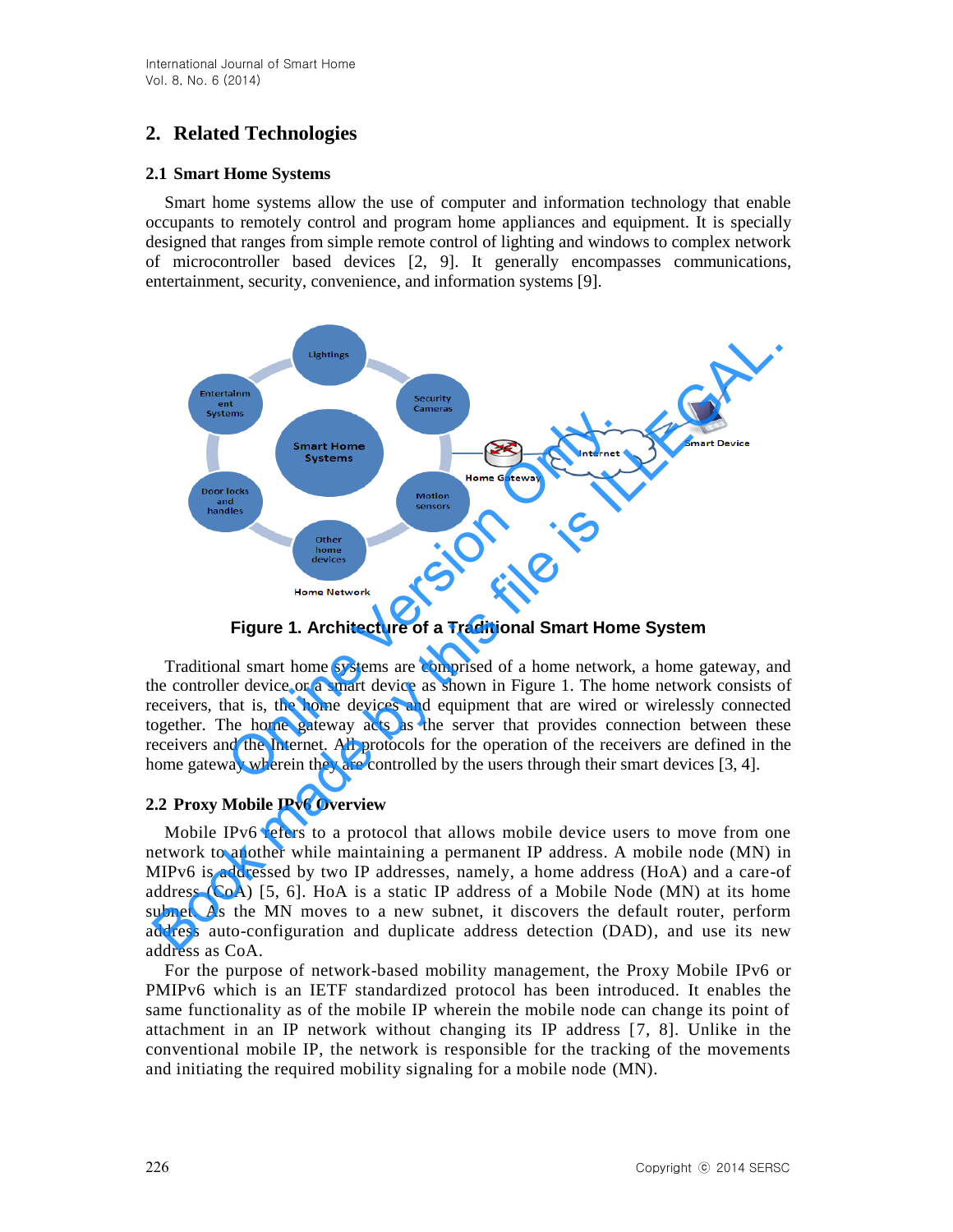

**Figure 2. PMIPv6 Network Entities and Scenario** 

The functional network entities in the PMIPv6 network architecture are depicted in Figure 2 which includes the following [8]:

- The Mobile Access Gateway (MAG) performs the mobility-related signaling on behalf of the MNs that are attached to its access links.
- The Local Mobility Anchor (LMA) located within the home network maintains a collection of routes for each MN connected to the localized mobility domain (LMD).

The PMIPv6 performs the following protocol operations:

- A mobile host enters a PMIP domain:
- A Mobile Access Gateway on that link checks host authorization;
- A mobile host obtains an IP address:
- A Mobile Access Gateway updates a Local Mobility Anchor about the current location of a host;
- Both MAG and LMA create a bi-directional tunnel;
- A Mobile Access Gateway sends a Router Advertise message to MN with Care-of-Address.

The mobile node attaches to an access link provided by the mobile access gateway (MAG) as it enters a PMIPv6 domain. Then the MAG on that link verifies the authorization of the MN to use the network-based mobility management service. Instead of the mobile node, the MAG then performs the mobility signaling by sending a proxy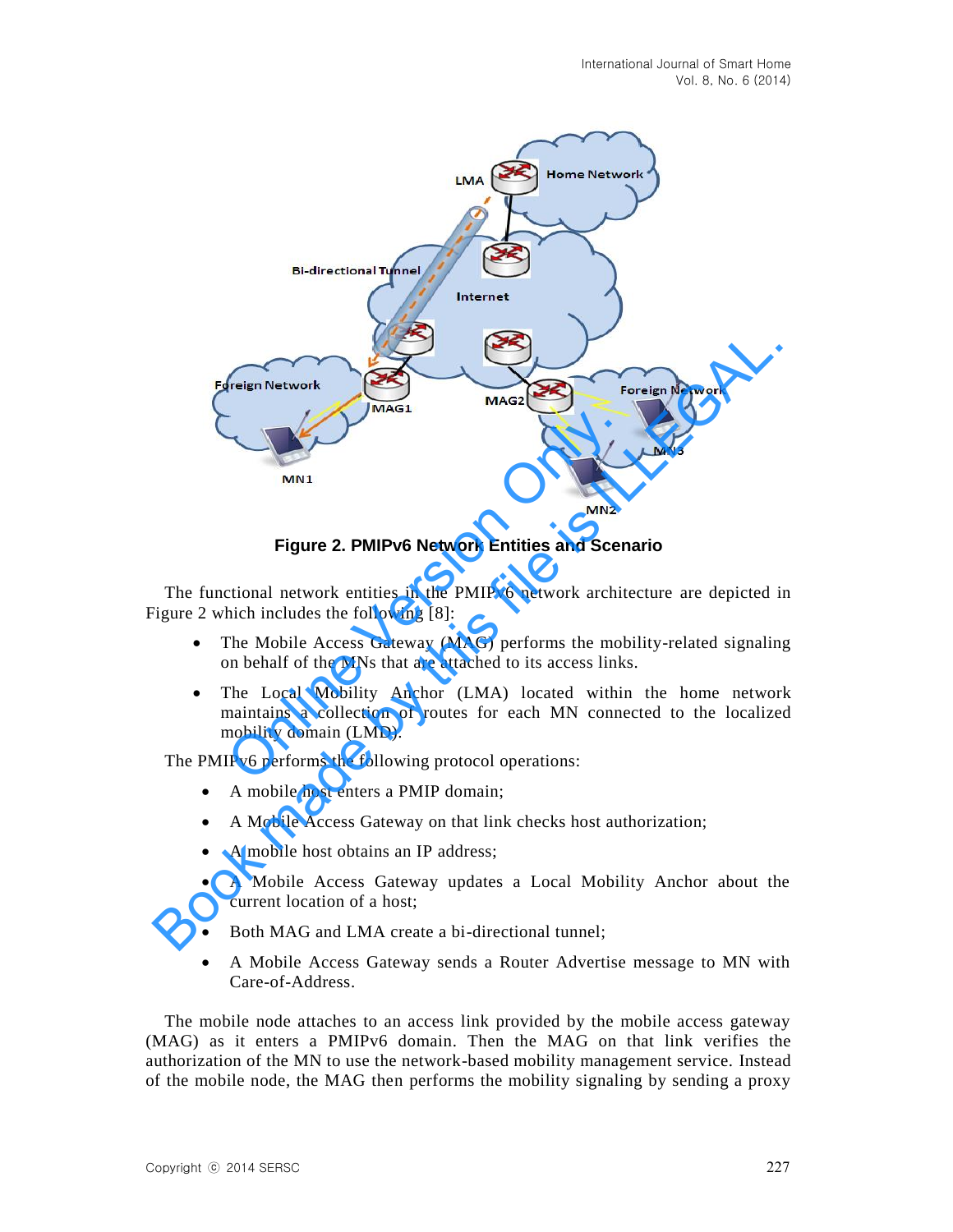binding update (PBU) to the local mobility anchor (LMA) associating its own address with the mobile node's identity. On the other hand, the LMA sends a proxy binding acknowledgement (PBA) to the MAG that includes the prefix allocated to the Mobile Node. Both the MAG and LMA establishes a bidirectional tunnel.

The MAG sends Router Advertisement messages to the MN with the Care-of address in order for the MN to configure an address (stateless auto-configuration). The MN can alternatively use stateful address auto-configuration mechanisms. The IP packets that are to be transmitted by the correspondent node (CN) intended to the mobile node (MN) are intercepted by the LMA in the MN's home network and forward these IP packets to the MAG through the established bidirectional tunnel. The IP packets received by the MAG are de-capsulated and transmitted directly to the MN.

#### **3. Network based Mobility Management for Smart Homes**

The proxy mobile IPv6 can provide the smart home systems with network based mobility management. The integration of PMIPv6 and wireless sensor networks have been the backbone for the design of the network based mobility management for smart homes. The traditional architecture of smart homes as indicated in Figure 1 will be provided with mobility through the optimization of the concepts and principles of PMIPv6 as shown in Figure 3.

The integration of network based mobility management for smart homes is outlined in Figure 3 wherein the home user can control or issue controls for home devices and equipment attached to the home network even while he is moving around and is attached to foreign networks. The home user's smart device is associated with a care of address that identifies his current location that enables him to maintain its connectivity as he enters a foreign network.



**Figure 3. Network based Mobility Management for Smart Homes**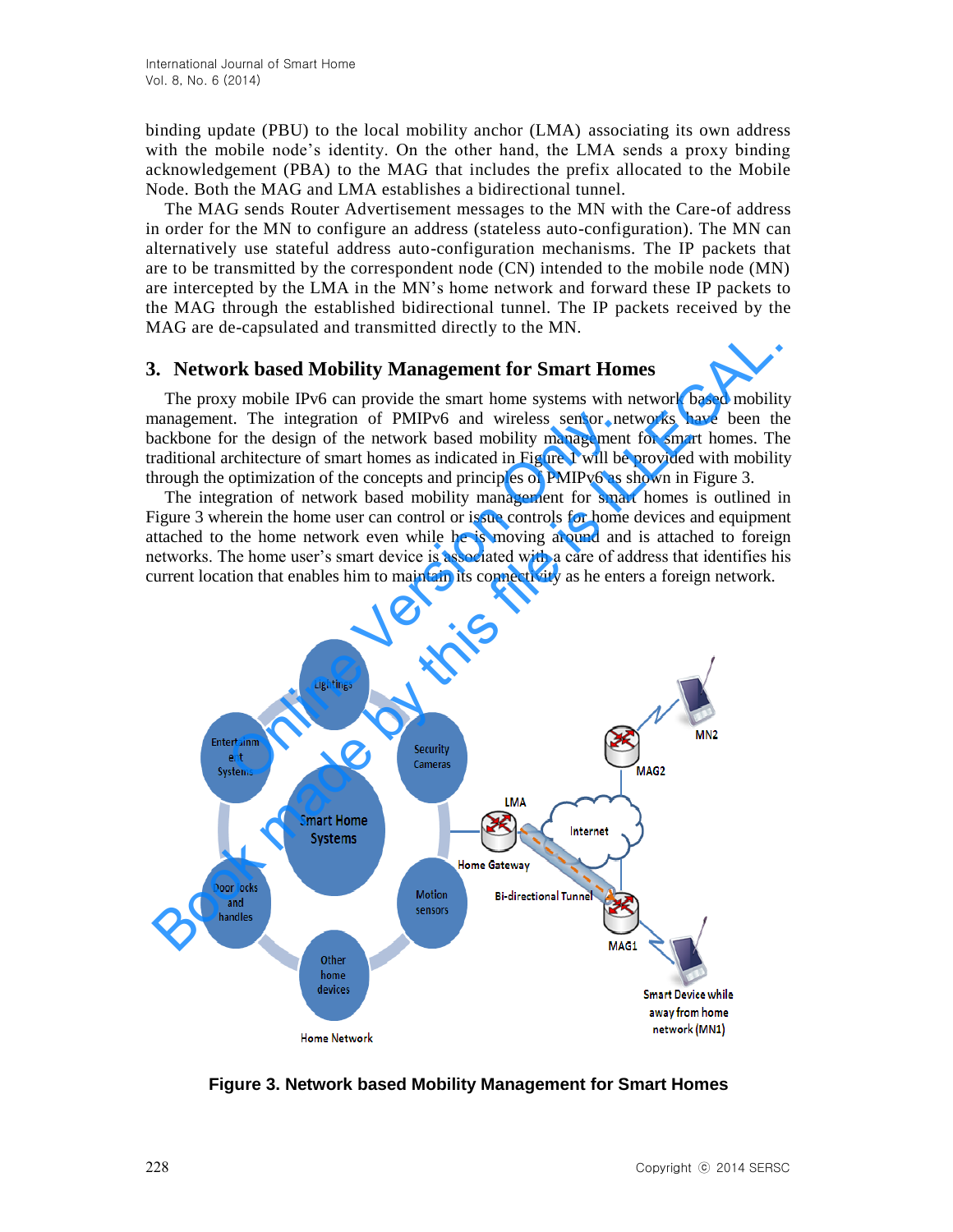The home gateway that acts as the server or controller of the home devices and equipment attached to the home network will act as the local mobility anchor (LMA). The LMA will be responsible for routing the commands intended for each of the home devices and equipment directly to the mobile access gateway to which the smart device of the home user is currently attached.

The use of PMIPv6 message formats within the smart home system will be utilized for the communication among the home devices and equipment attached to the home network. Security protocols for IP will also be utilized for the authentication of the communication signals from home users to warrant the security and control of the home devices and equipment by the legitimate home owners.

Through the network based mobility management for smart homes, life for home owners may become easier and more convenient.

## **4. Conclusion**

Optimized mobility is provided for smart home systems as the utilization of Proxy Mobile IPv6 enhances its communications and interconnection that lead to efficient, reliable, and emergent remote services a home networking has to offer. As the home owner is away, a seamless convergence of communication between the users and the home devices and equipment is provided by the proxy mobile IP based architectural design for smart homes. The remote home owner can have an autonomous control over the home devices and equipment while he is mobile. d mobility is provided for smart home systems as the utili<br>ces its communications and interconnection that lead to<br>emote services a home networking has to offer. As the h<br>onvergence of communication between the users and t From the method vacan moving management for smart nomes, the tot nome over<br>
In order of the state of the state of the state of the state of the state of the state of the state of the state of the state of the state of the

#### **References**

- [1] Bierhoff, A. van Berlo, J. Abascal, B. Allen, A. Civit, K. Fellbaum, E. Kemppainen, N. Bitterman, D. Freitas and K. Kristiansson, "Smart home environment", http://www.snapi.org.uk/cost219ter/ inclusive\_future/ (14).pdf.
- [2] R. J. Robles and T.-h. Kim, "Applications, Systems and Methods in Smart Home Technology: A Review", International Journal of Advanced Science and Technology, vol. 15, **(2010)** February, pp. 37-48.
- [3] C. -L. Wu, C. -F. Liao and L. -C. Fu, "Service Oriented Smart-Home Architecture Based on OSGi and Mobile-Agent Technology", Systems, Man and Cybernetics, Part C: Applications and Reviews, IEEE Transactions, **(2007)**, pp. 193–205.
- [4] M. Edmonds, "How Smart Homes Work Setting Up a Smart Home", **(2011)**, Available at: http://home.howstuffworks.com/smart-home.htm, Accessed, **(2014)** October.
- [5] http://en.wikipedia.org/wiki/Mobile\_IP.
- [6] R. D. Caytiles, Y. E. Gelogo and B. J. Park, "An Integrated Security Handover Scheme for Seamless Convergence Services over IP-based Mobile Networks", International Journal of Control and Automation, vol. 4, no. 4, **(2011)** December, pp. 55-62.
- [7] http://en.wikipedia.org/wiki/Proxy\_Mobile\_IPv6.
- [8] I. Soto, C. J. Bernardos, M. Calderón, T. Melia, "PMIPv6: A Network-Based Localized Mobility Management Solution", The Internet Protocol Journal, Volume 13, No.3, (2010) September, http://www.cisco.com/web/about/ac123/ac147/archived\_issues/ipj\_13-3/133\_pmipv6.html.
- [9] V. Redriksson, "What is a Smart Home or Building", **(2011)** April, Available at: http://searchciomidmarket.techtarget.com/definition/smart-home-or-building, Accessed: October 2014.

#### **Authors**

**HyunJu Munn** is a graduate student on the Master Course in Multimedia Engineering at Hannam University and one of the members of Mobile and Multimedia Communication Laboratory. Her research interests are Wireless Mobile Network (MIPv6, PMIPv6), IEEE 802.11f (Inter-Access Point Protocol), IEEE 802.16e (Mobile WiMAX), Wireless Sensor Network, Real-Time Multimedia Transmission Service.